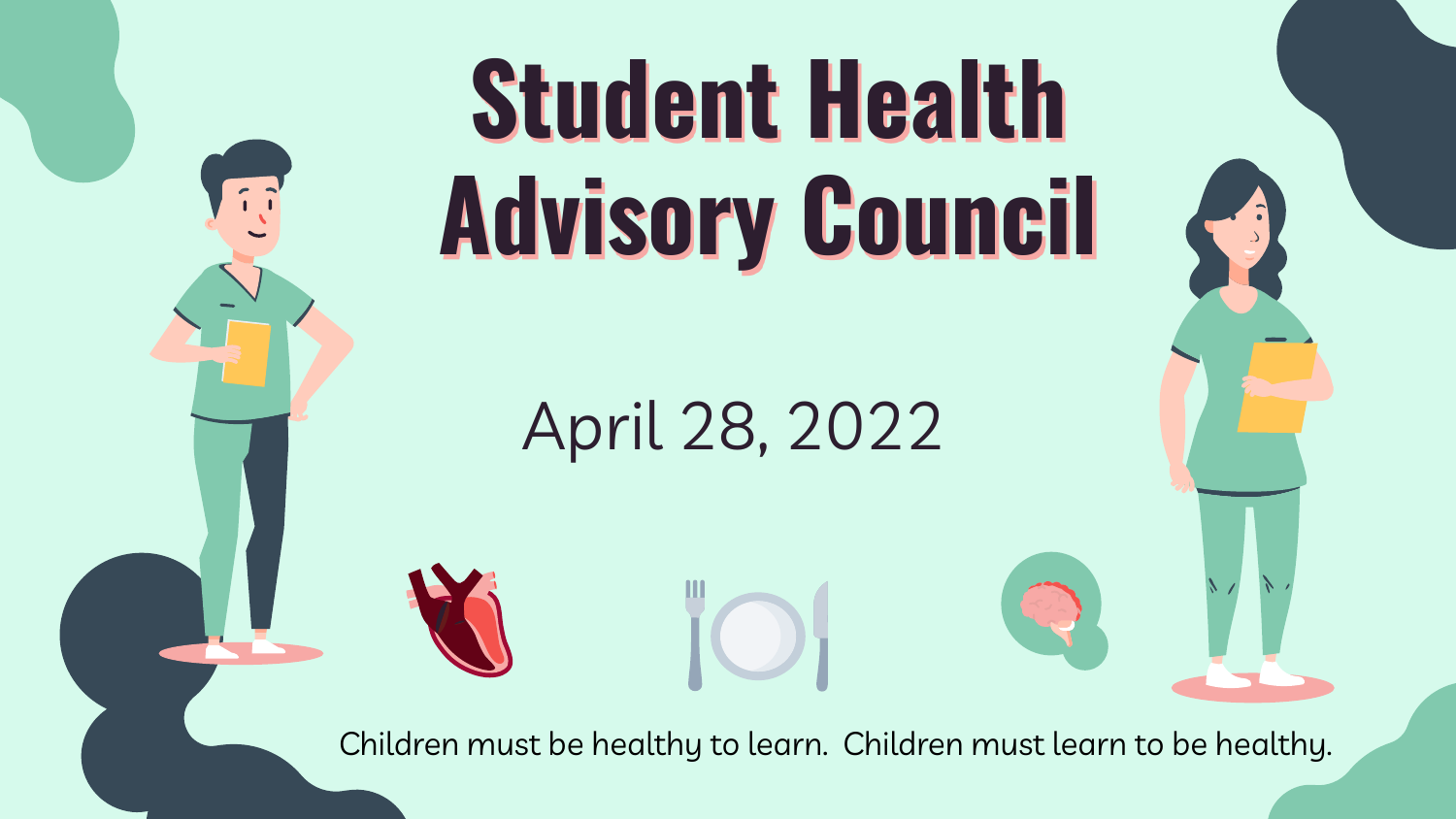## **Procedures**

- Be sure to have signed in.
- Eight SHAC members are needed to make a quorum.
- As noted in the bylaws, public questions or comments must be emailed to the SHAC chair one week prior to the meeting.
- Speakers may have up to 4 minutes.
- There is a limit of 5 speakers per meeting.
- A recording of the meeting will be posted in the SHAC portion of the FISD website.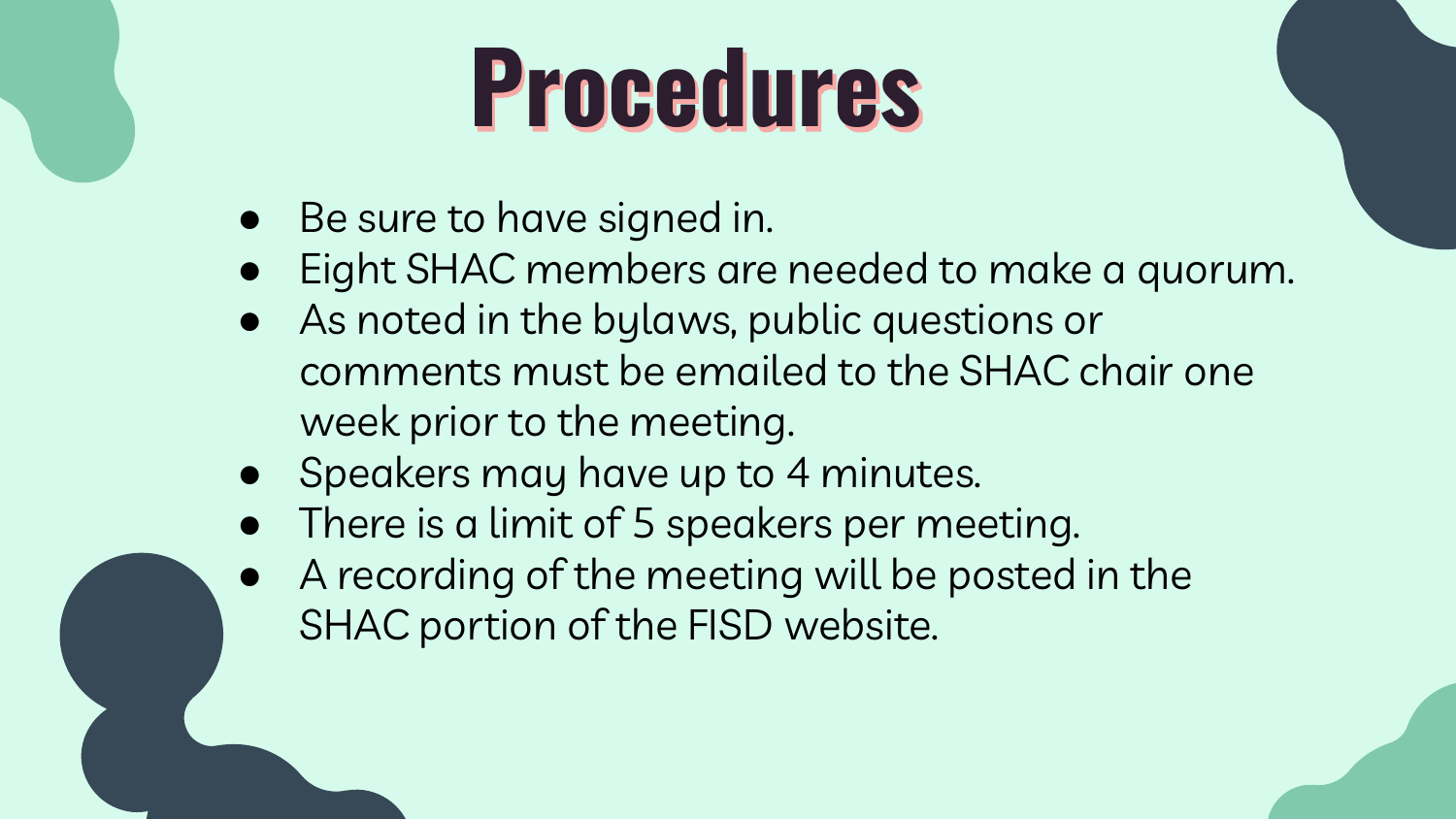### **Vision (the why)**

Focus on a future where every child in Frisco ISD has the opportunity to live a healthy lifestyle, to be educated on wellness and physical fitness, and to transfer that knowledge into action.



**Mission (the how)**

Promote sound school policies and practices that will improve the health and wellness of our students, faculty, and community members.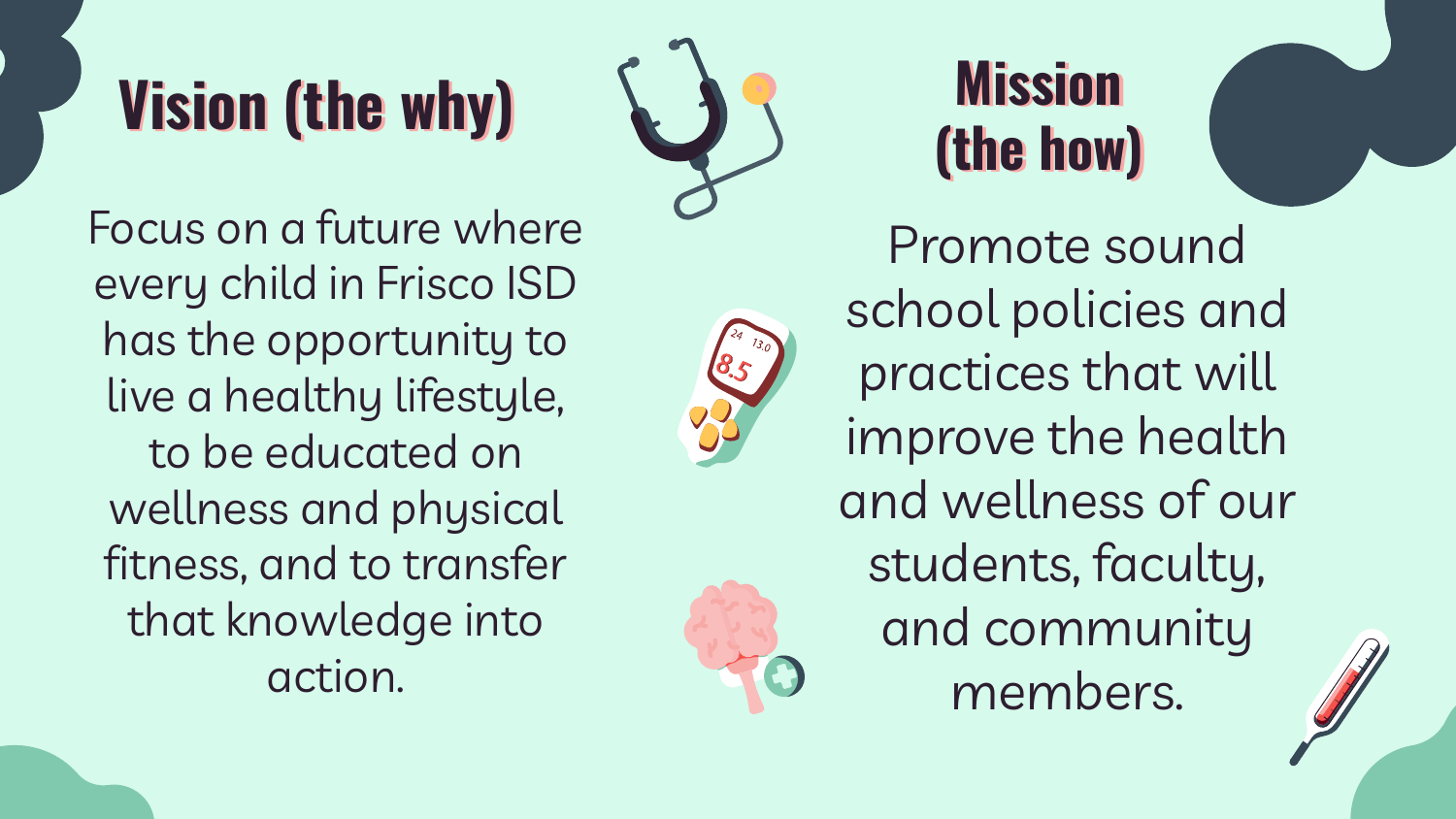### **Goals**



- Support a healthy and safe school environment that fosters learning.
- Establish healthy behaviors during childhood that carry over for a lifetime.
- Strengthen academic success by enriching health and physical activity opportunities.
- Champion the practice Community and School Health by effectively implementing the eight components of our SHAC (subcommittees).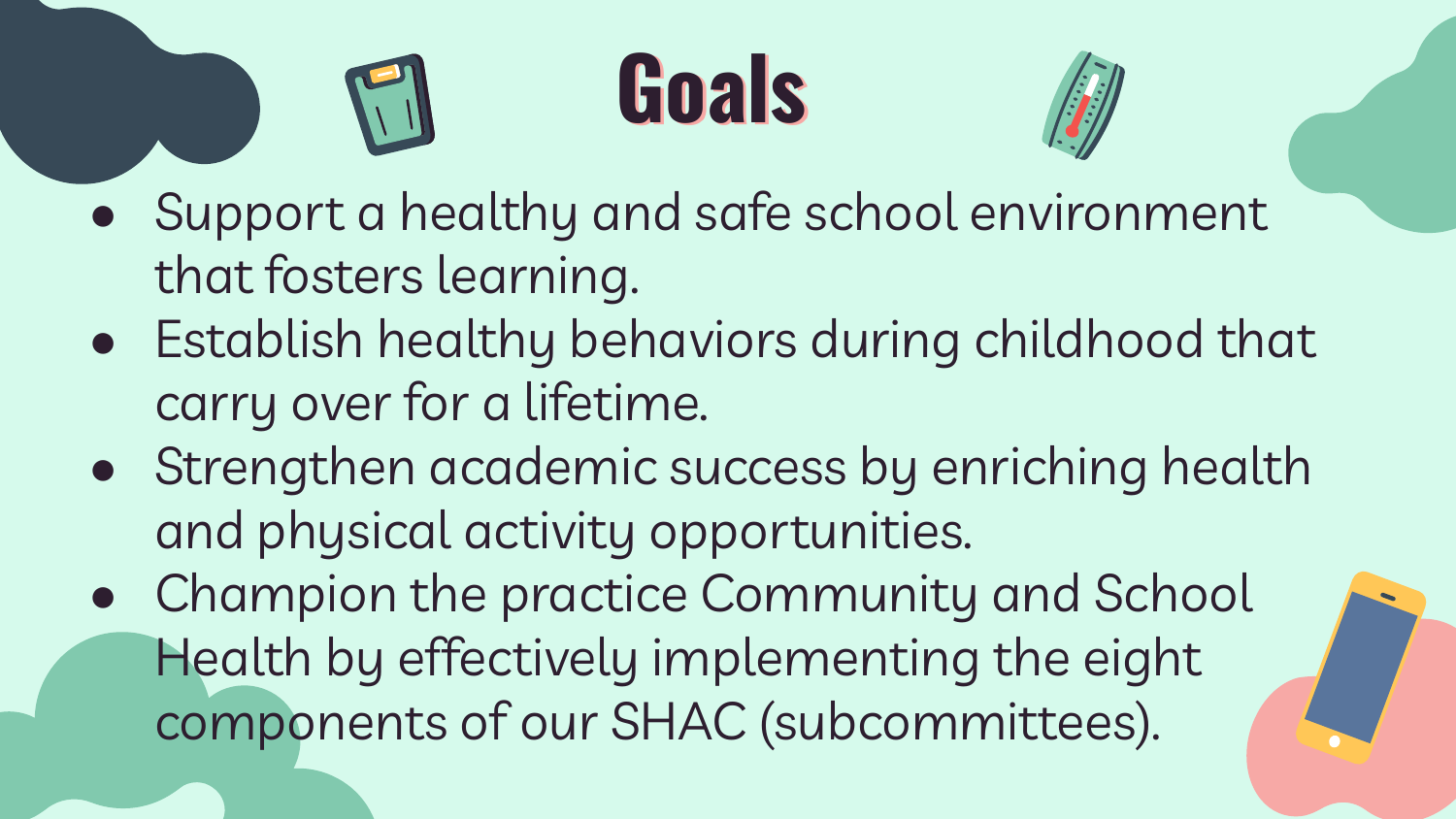### **NORMS**

- Be respectful and honor everyone's ideas.
- Be open minded and solution driven.
- Keep it positive and share the talk time.

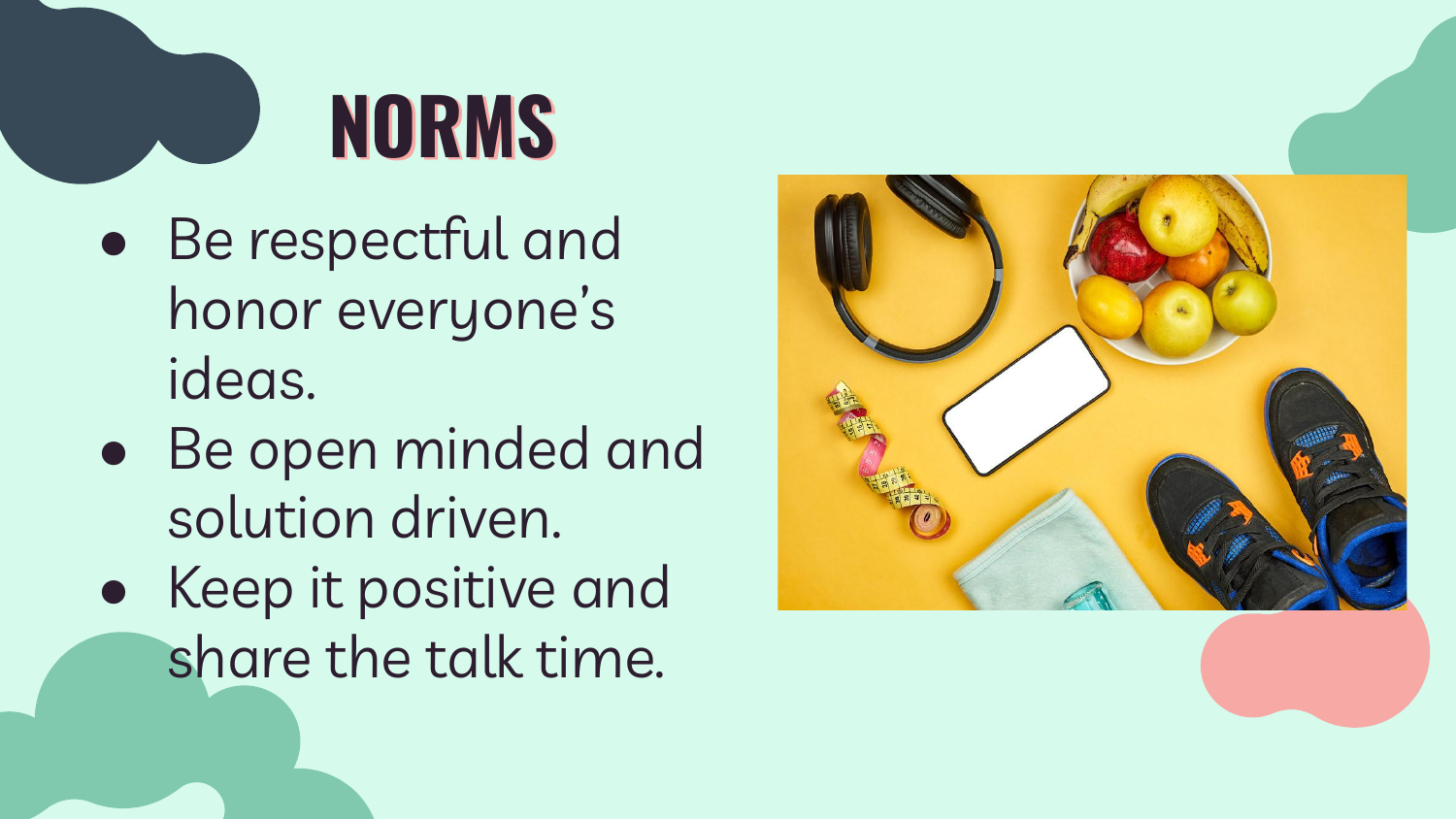#### **Counseling & Psychological Services Social & Emotional Climate**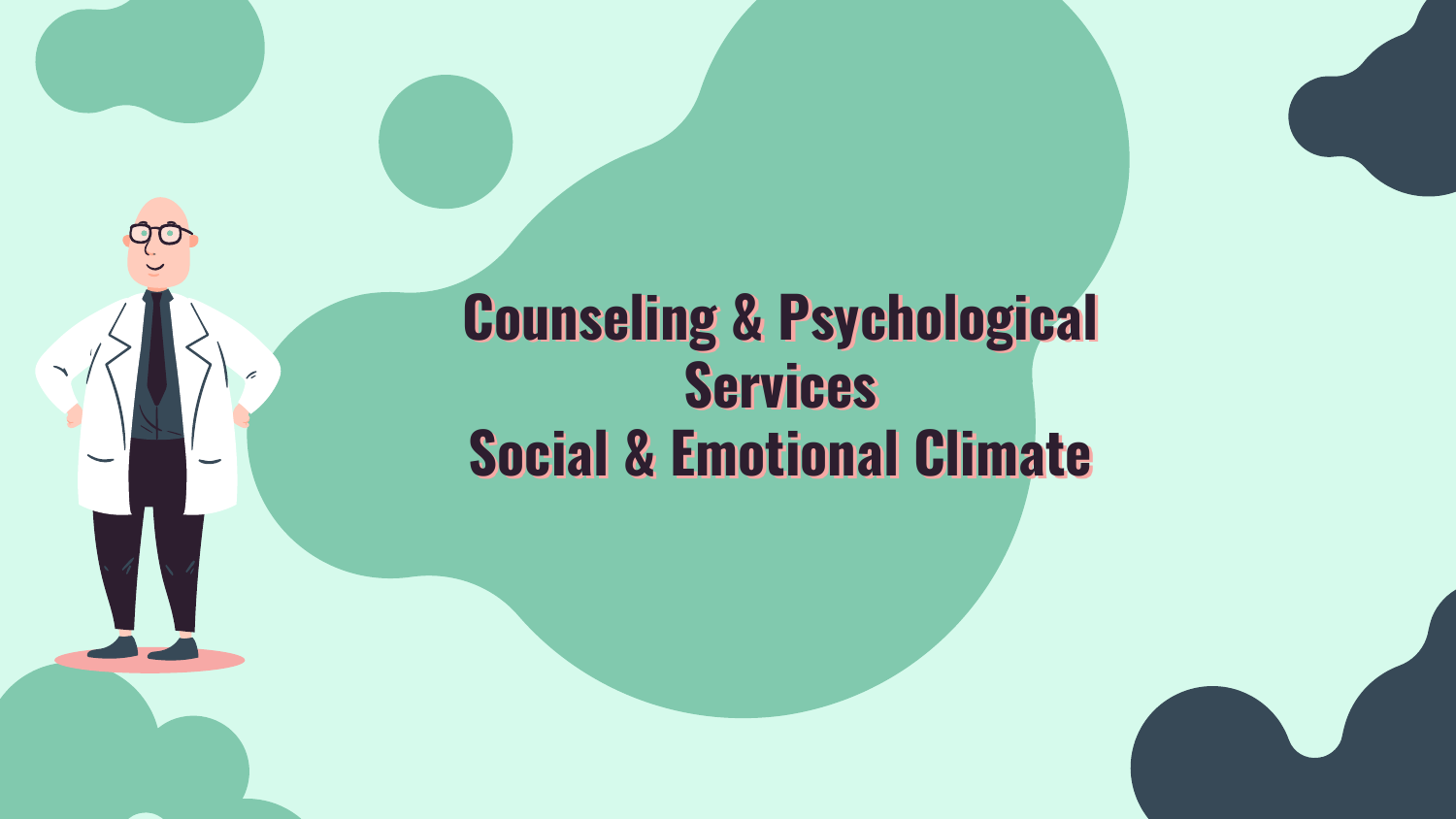**SB 9: Addressing Child Abuse, Sex Trafficking and Family Violence** 

- Adopt and implement a policy addressing sexual abuse and other maltreatment of children (anti-vicitmization program)
	- [Play it Safe](https://www.playitsafe.org/index_organizations.php)

34 - 4.3

- Develop training for staff members
	- FISD Staff Training Video - [Staff Training Human Trafficking, Child Abuse](https://docs.google.com/presentation/d/1IuqG7Uqo8adFj-rj_oI815XPiEa7LdQ0GEaqNk9qk5I/edit?usp=sharing) [and Neglect](https://docs.google.com/presentation/d/1IuqG7Uqo8adFj-rj_oI815XPiEa7LdQ0GEaqNk9qk5I/edit?usp=sharing)
	- Other options: TEA [Human Trafficking 101: Part 1](https://www.youtube.com/watch?v=Oyl7HdwIMwc); [TEA Child Abuse Prevention An](https://tea.texas.gov/texas-schools/health-safety-discipline/child-abuse-prevention/child-abuse-prevention-an-overview) [Overview](https://tea.texas.gov/texas-schools/health-safety-discipline/child-abuse-prevention/child-abuse-prevention-an-overview); [TEA Abuse, Neglect and Trafficking Toolkit](https://tea.texas.gov/texas-schools/health-safety-discipline/prevention-and-awareness-of-child-abuse-neglect-including-trafficking-of-a-child-toolkit-and-resources)
	- Brochures and General Info. Children's Advocacy Center of Texas <https://ecsatexas.com/resources1>
- Schools must provide child abuse hotlines and posters to each campus [No, Go,](https://tea.texas.gov/sites/default/files/Child%20Abuse_Poster_English.pdf) [Tell Poster English](https://tea.texas.gov/sites/default/files/Child%20Abuse_Poster_English.pdf)
- Website Information: [Dept. of Family Services Site Map](http://www.dfps.state.tx.us/Site_Map/)
- Develop a library of videos for websites and PSA's [Child Abuse Prevention Videos](https://tea.texas.gov/sites/default/files/human-trafficking-webinar-series.pdf)
- Review Curriculum materials pertaining to child abuse waitiing on guidance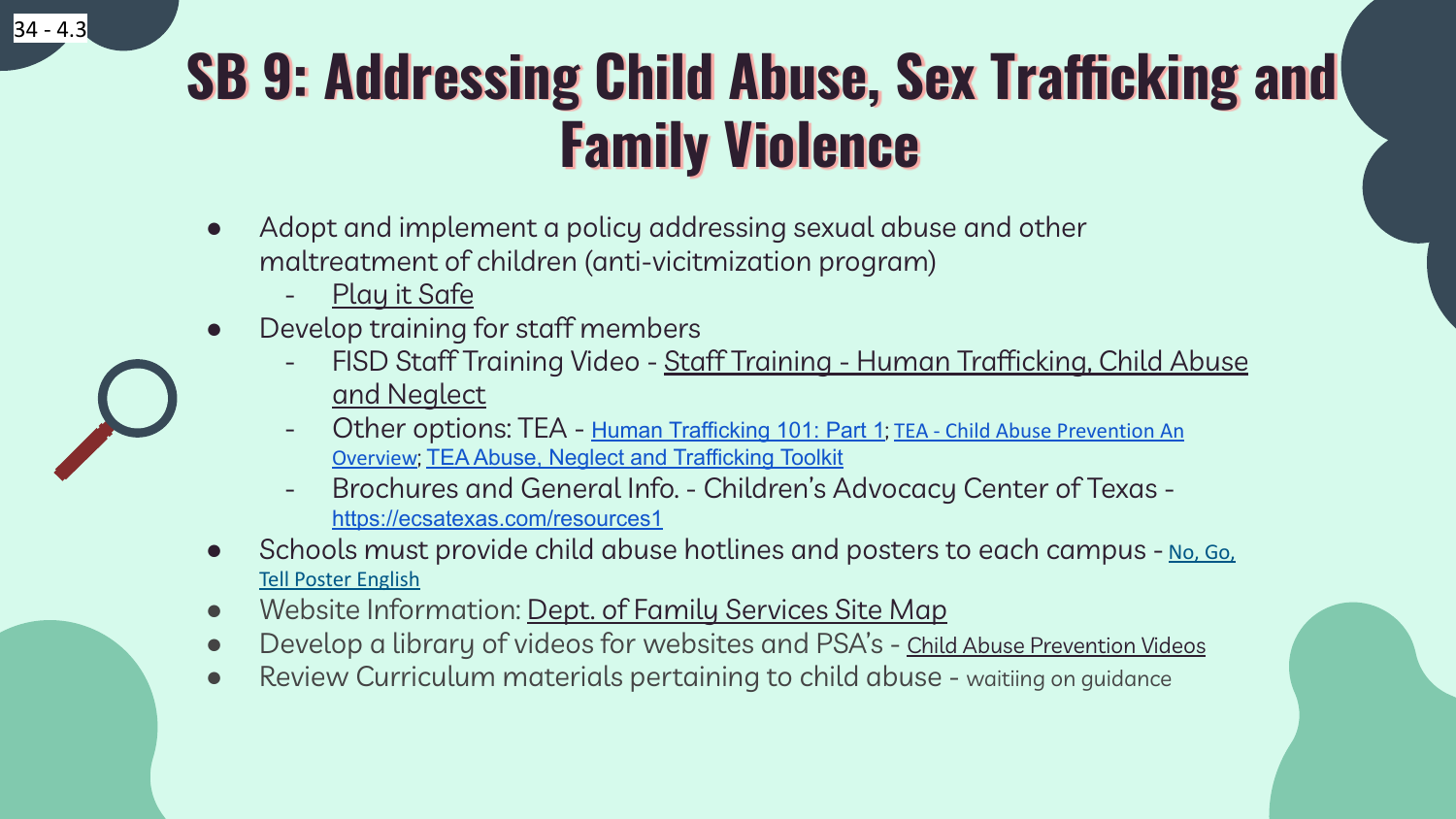#### **SB 9: Addressing Child Abuse, Sex Trafficking and Family Violence - Continued**

#### **For Parents**

- Parent Presentation April (National Child Abuse Prevention Month)
	- **-** Documentary Chosen [Chosen Full Length Film.mp4](https://drive.google.com/file/d/1l1CP9A-8Ca4SOM5ZOroPkKSVN8Ttts7l/view)
	- **-** Panel Discussion
	- **- Note: Secondary students will have a class meeting based on the "Chosen" video. Parents will have the option of allowing their child to participate**
- General Information on Trafficking, Child and Sexual Abuse
	- Resource List - [Dept of Family and Protective Services](http://www.dfps.state.tx.us/Site_Map/)
	- Straight talk aout Sexual Abuse: A prevention guide for parents [Preventing Sexual Abuse](https://www.enoughabuse.org/images/stories/Bookshelf/Straight_Talk/straighttalk_gba_interactiveREV.pdf)
	- Children's Advocacy Center [Signs of Abuse](https://ecsatexas.com/signs-of-abuse)
	- Texas Health and Human Services Texas Human Trafficking Resource Center - [Texas Human Trafficking Resource Center](https://www.hhs.texas.gov/services/safety/texas-human-trafficking-resource-center)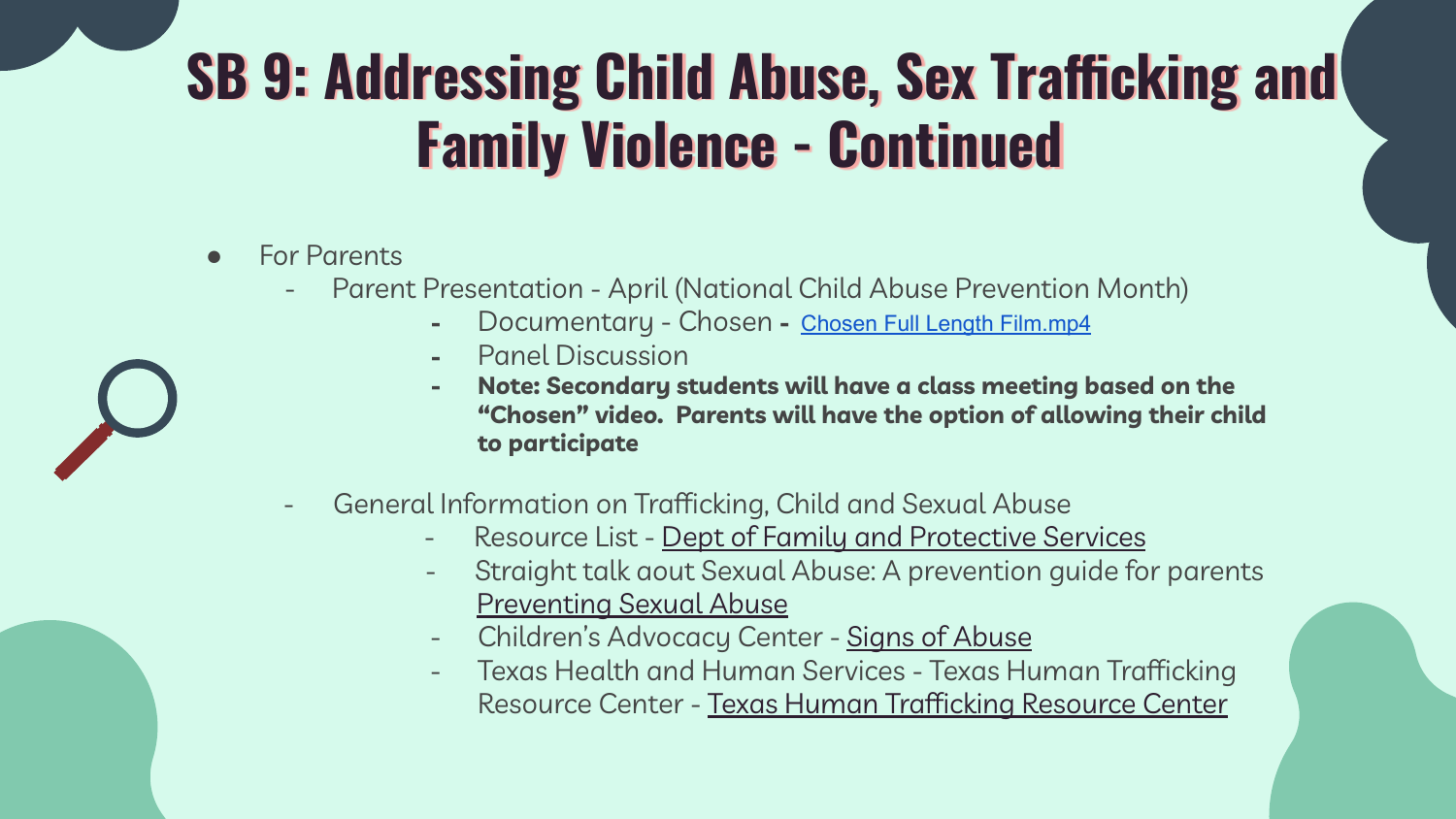#### **Health Services and Employee Wellness**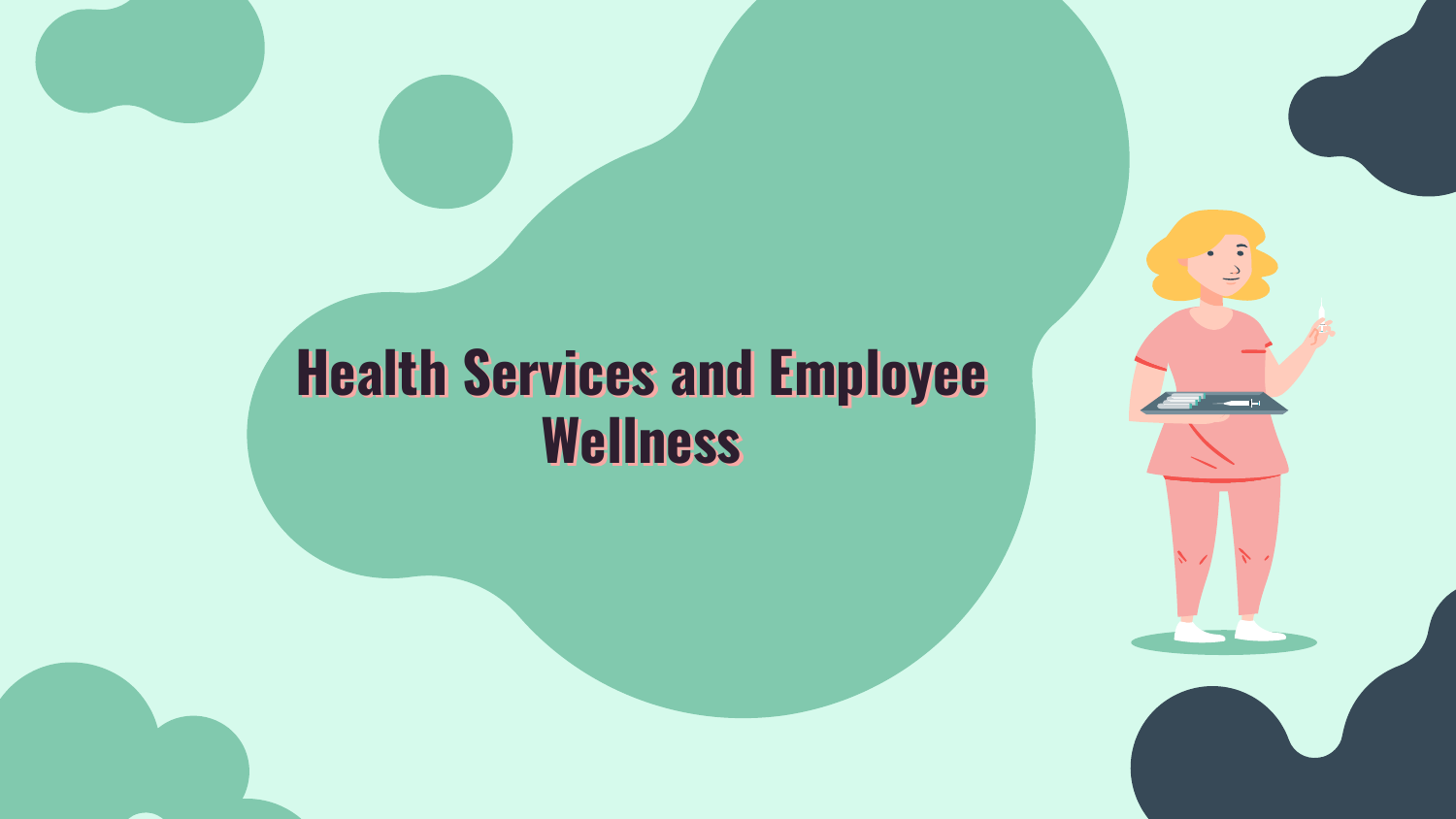Our committee has promoted Health & Wellness for our employees by:

 1. Promoting a health topic every month (email to all employees) & encouraging employees to get an annual exam by a health care provider.

> 2. In addition to an email in October, we promoted Breast Cancer Awareness Month by having "pink" snacks & informational sheets in the break rooms.

> 3. In addition to an email in November, we promoted "Movember" by bringing awareness to men's health by having "blue" snacks & informational sheets & mustaches in the break rooms.

> 4. In addition to an email in February, we promoted Heart Health Awareness by having "red" snacks & informational sheets in the break rooms & promoting blood pressure checks.

> 5. Flu Vaccine Clinics were offered at all campuses & districtwide sites for students, employees, & their families. Additional vaccines were also offered.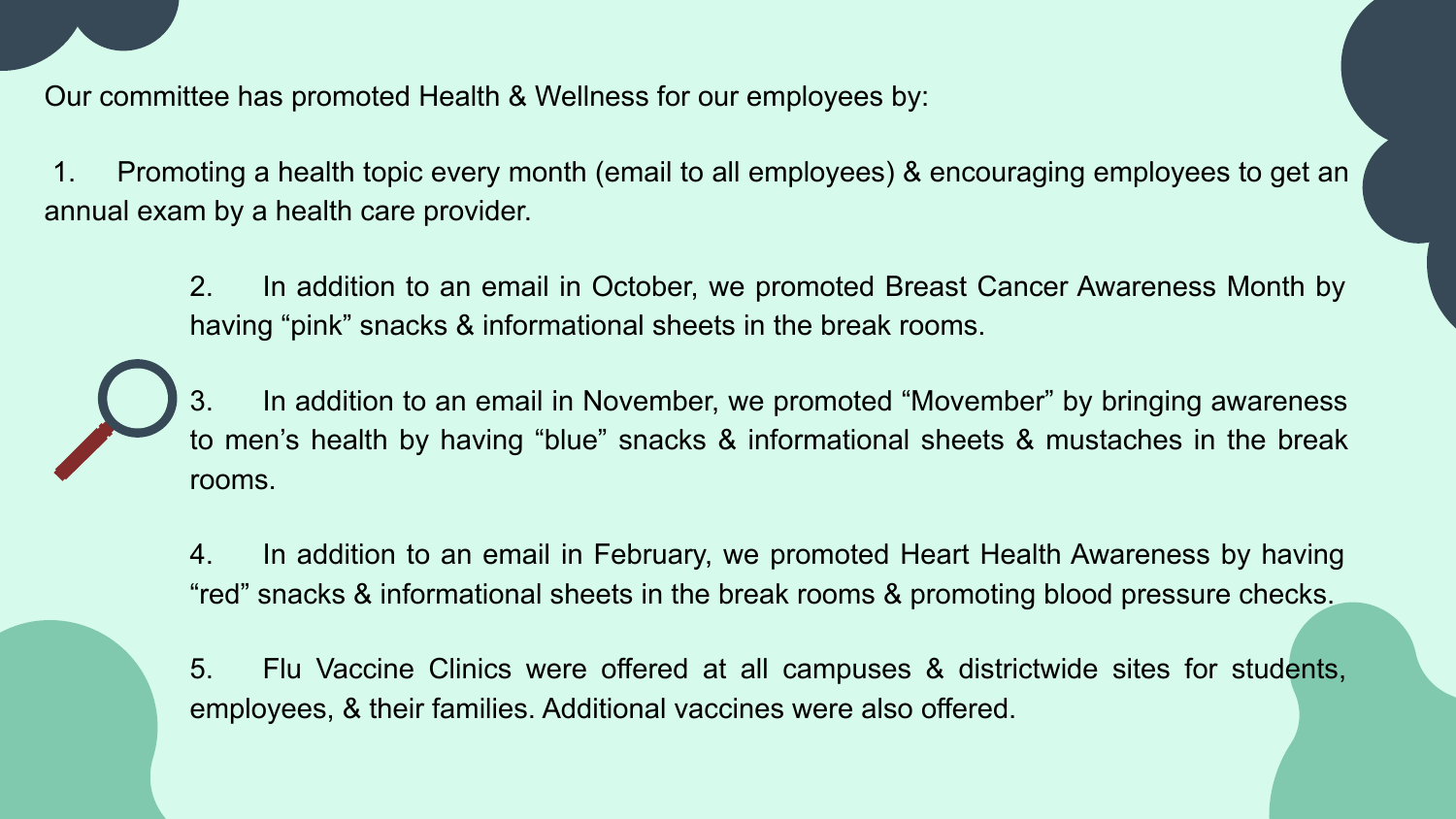#### **Family Engagement and Community Wellness**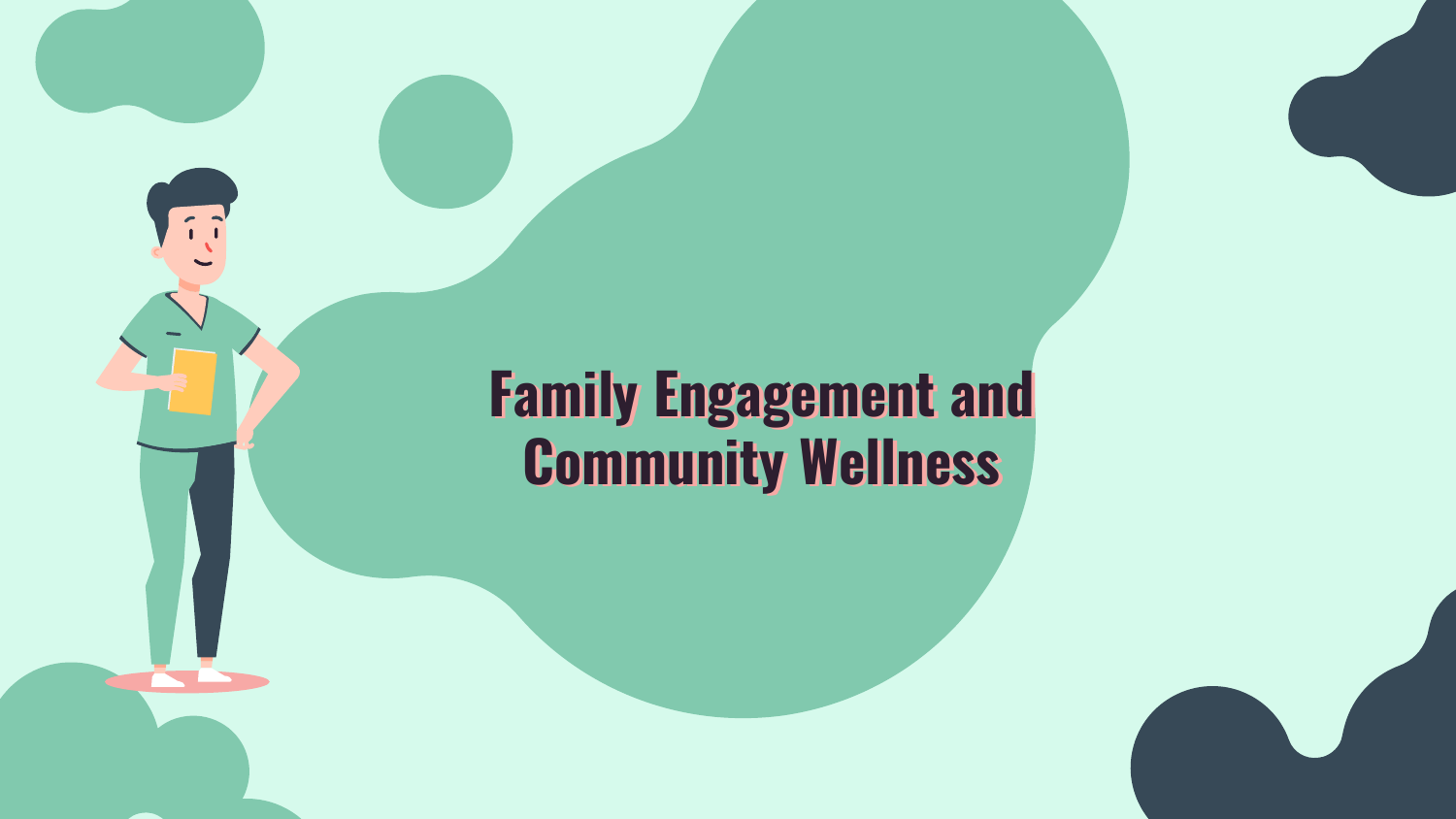#### **Family Engagement and Community Wellness**

Our committee has promoted Family Engagement and Community Wellness this year by listening to the feedback from FISD students, parents, and staff. The year after COVID provided many unique challenges including a rise in mental health issues, family strife, and higher failure and behavior rates.

The committee's voice expressed the need for *increased parent resources* from the district. Some tangible outcomes that have been implemented or are in progress to be complete:

- 1) **Revival of the FISD Health and Wellness fair for students & parents**. The committee had early plans for this event for spring '22, but the rise of COVID numbers over Dec-January caused pause in the organization of large events. We are hoping to keep this project alive for 22-23!
- 2) **Hosted Parenting Presentations- "[Pandemic Population"](https://docs.google.com/presentation/d/1JdmdZswjkm-F8jiKZbcq9H8MIftJTawYB2dv_ql4yU8/edit?usp=sharing)** in Jan '22 & *[Chasing Childhood](https://docs.google.com/presentation/d/1ANWBYaoapMYtwWDiEqhXQ7NhtbMlzbZDQRs1sPAkEaU/edit?usp=sharing)* **[Screening](https://docs.google.com/presentation/d/1ANWBYaoapMYtwWDiEqhXQ7NhtbMlzbZDQRs1sPAkEaU/edit?usp=sharing)** in April '22. Both offered opportunities to examine student behavior and mindsets and parenting practices post-pandemic.
- 3) **Aligned Parent Education Presentation for Mandated Topics**: For the 22-23 school year, the district Guidance & Counseling department will offer monthly parent education opportunities which will align with student education (suicide prevention, bullying prevention, substance misuse, healthy relationships, human trafficking)
- 4) **Updated Resource Search tool-** will be updated on FISD website under the Parent (coming soon!)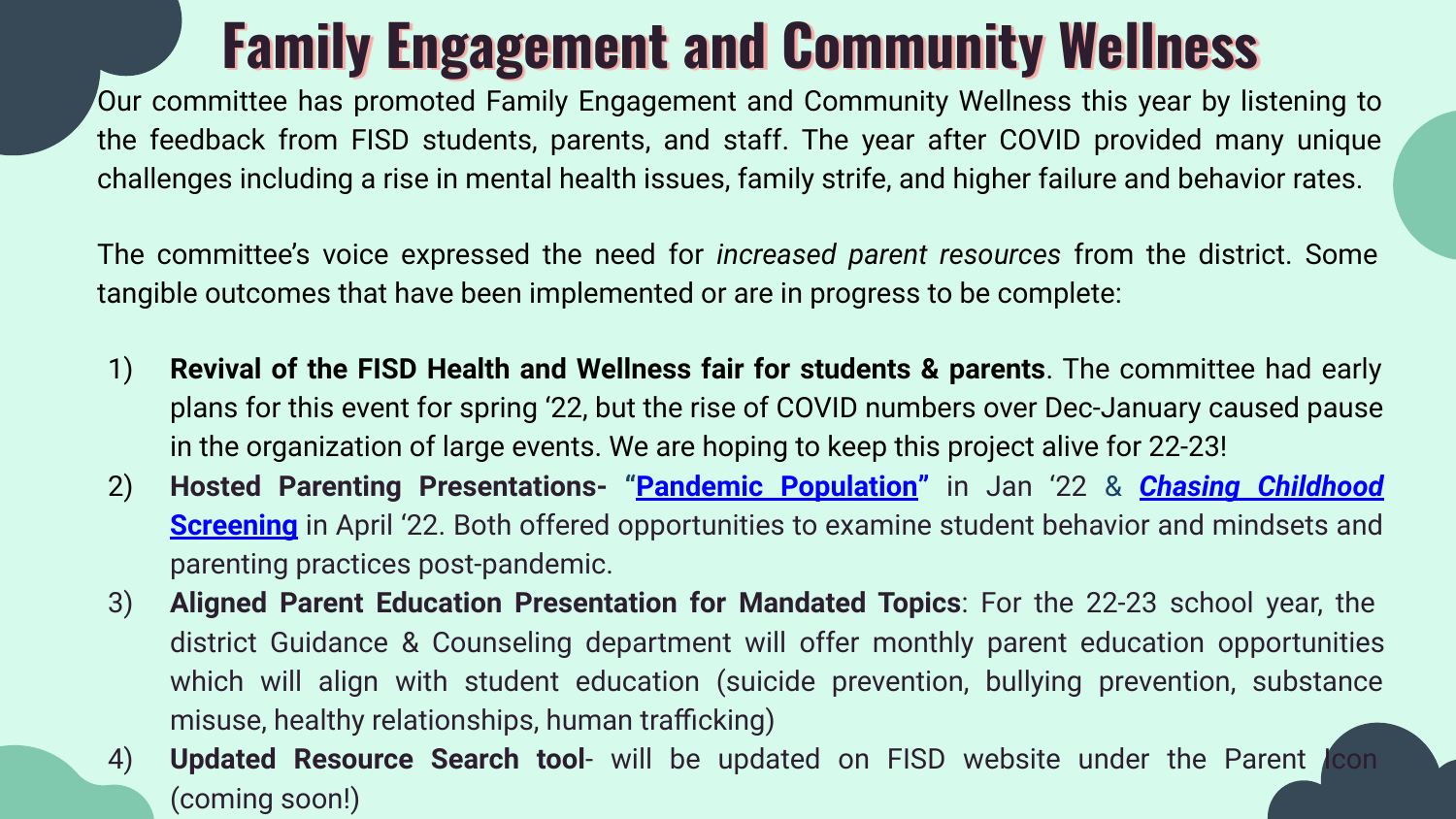#### **Health Ed, PE, Physical Activity and Nutrition**

F.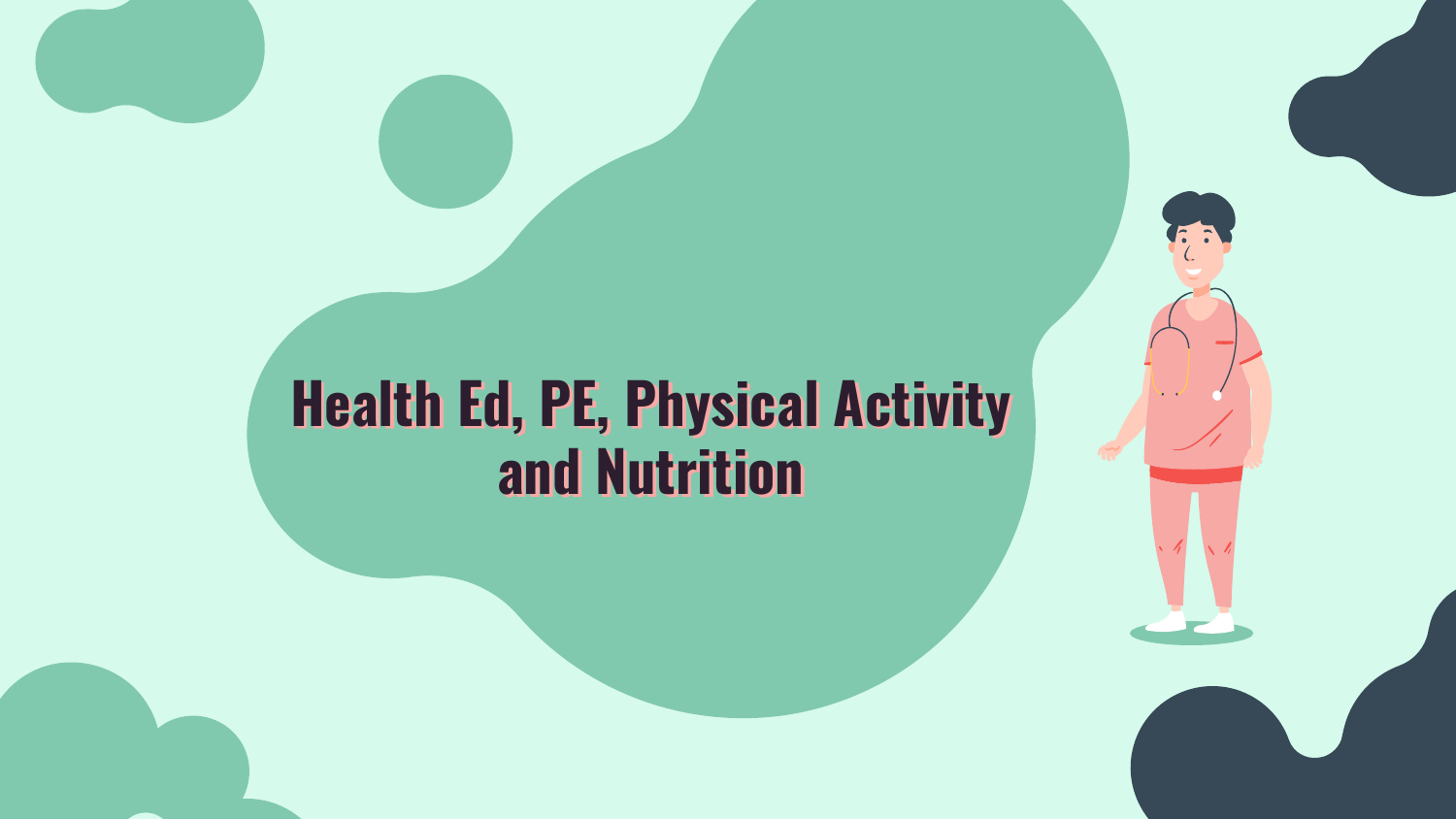

### **Year in Review**

### Goal: Complete the triennial assessment

#### **Steps Completed:**

- Reviewed and updated the Wellness Plan
- Received board approval of the updated Wellness Plan
- Created the triennial assessment tool for approval by the SHAC

#### **Next Steps:**

- Send triennial assessment tool to all campus locations to assess baseline implementation of the FISD Wellness Policy and Plan
- Publish triennial assessment results on FISD website
- Provide best practice recommendations to campuses



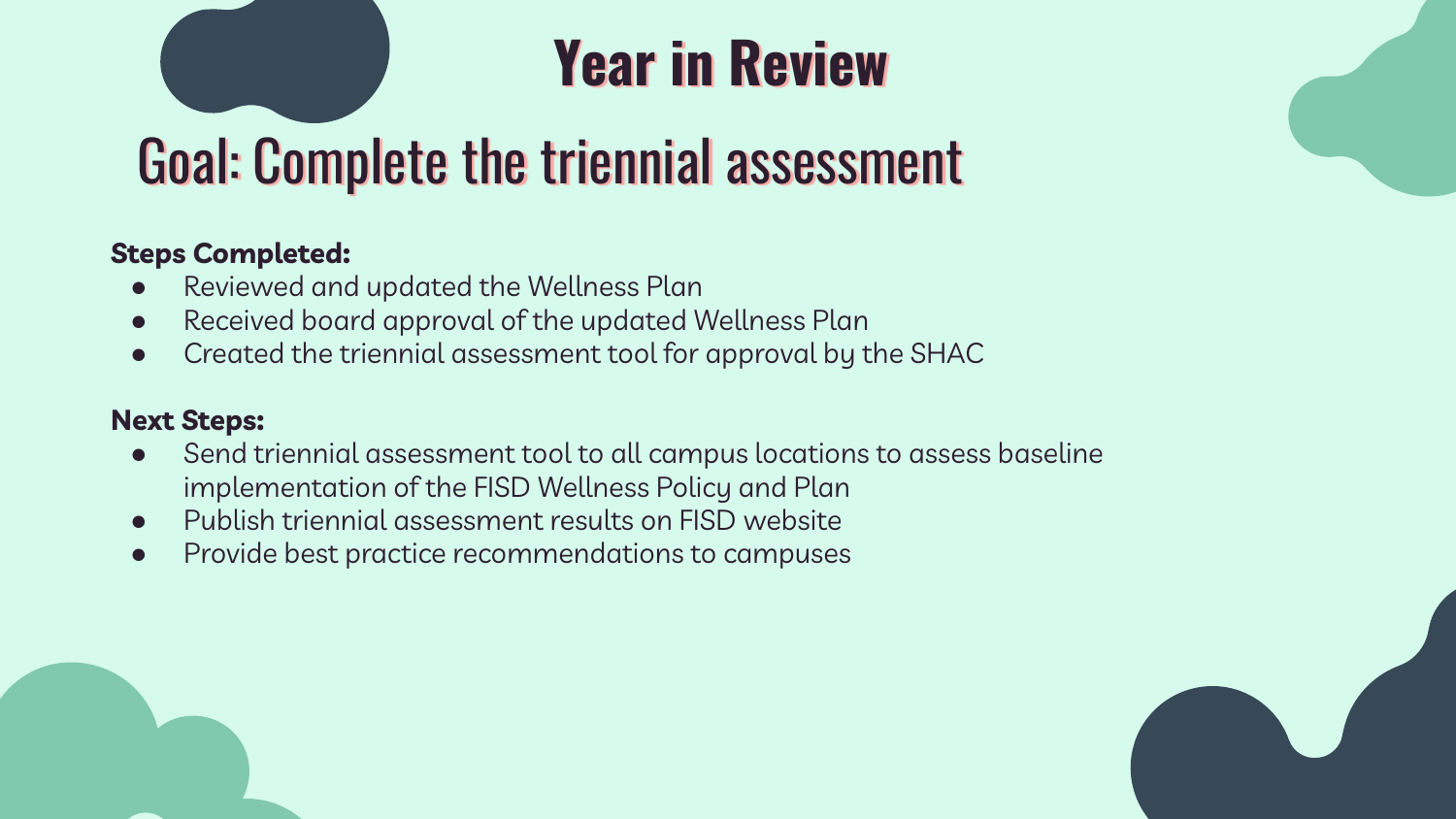## **Adoption of NEW Wellness Plan and Evaluation tool**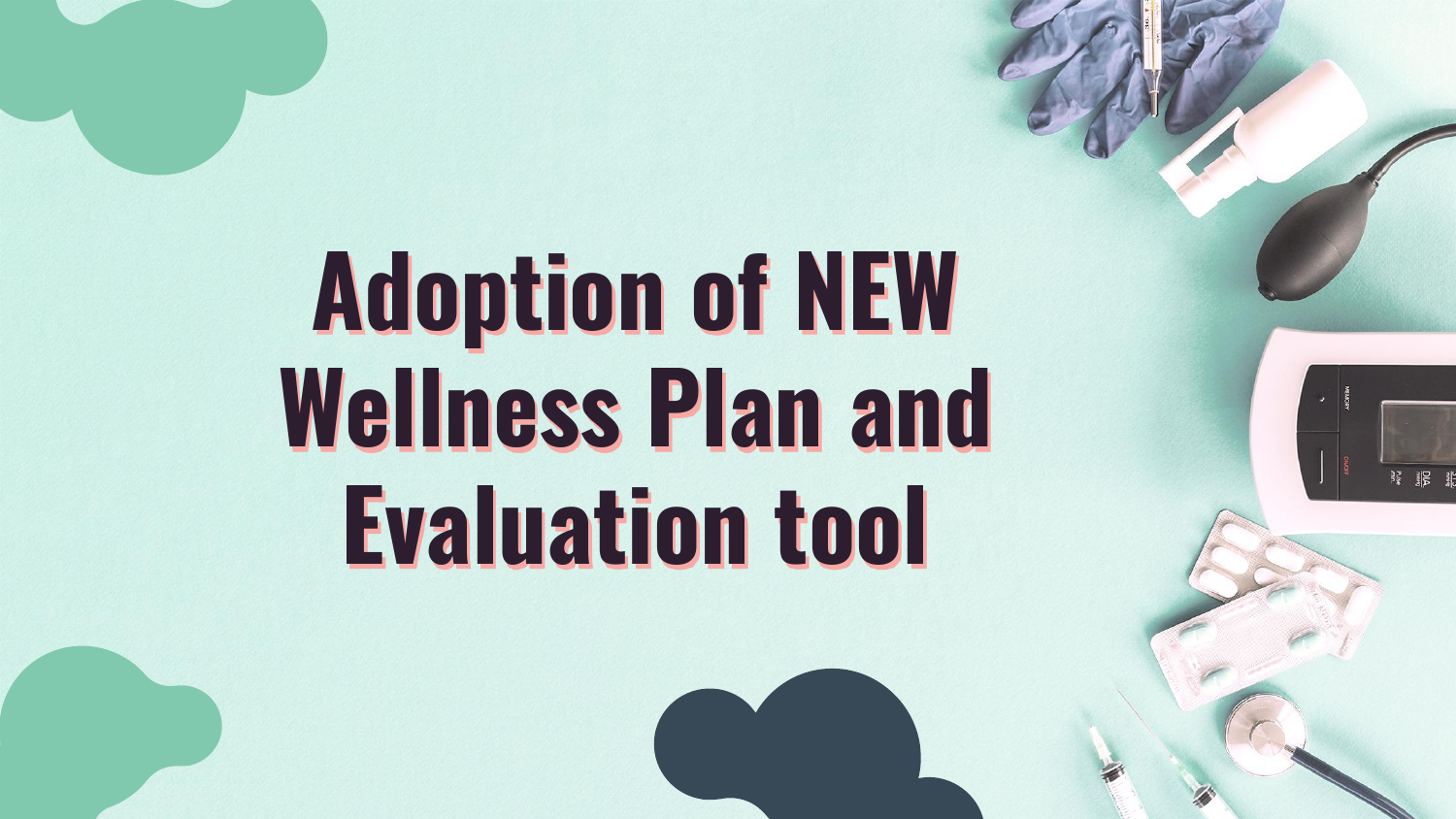## **Housekeeping**

• Aim for Success updates ● Health Education and PE textbook adoptions ● YMCA Healthy Kids Day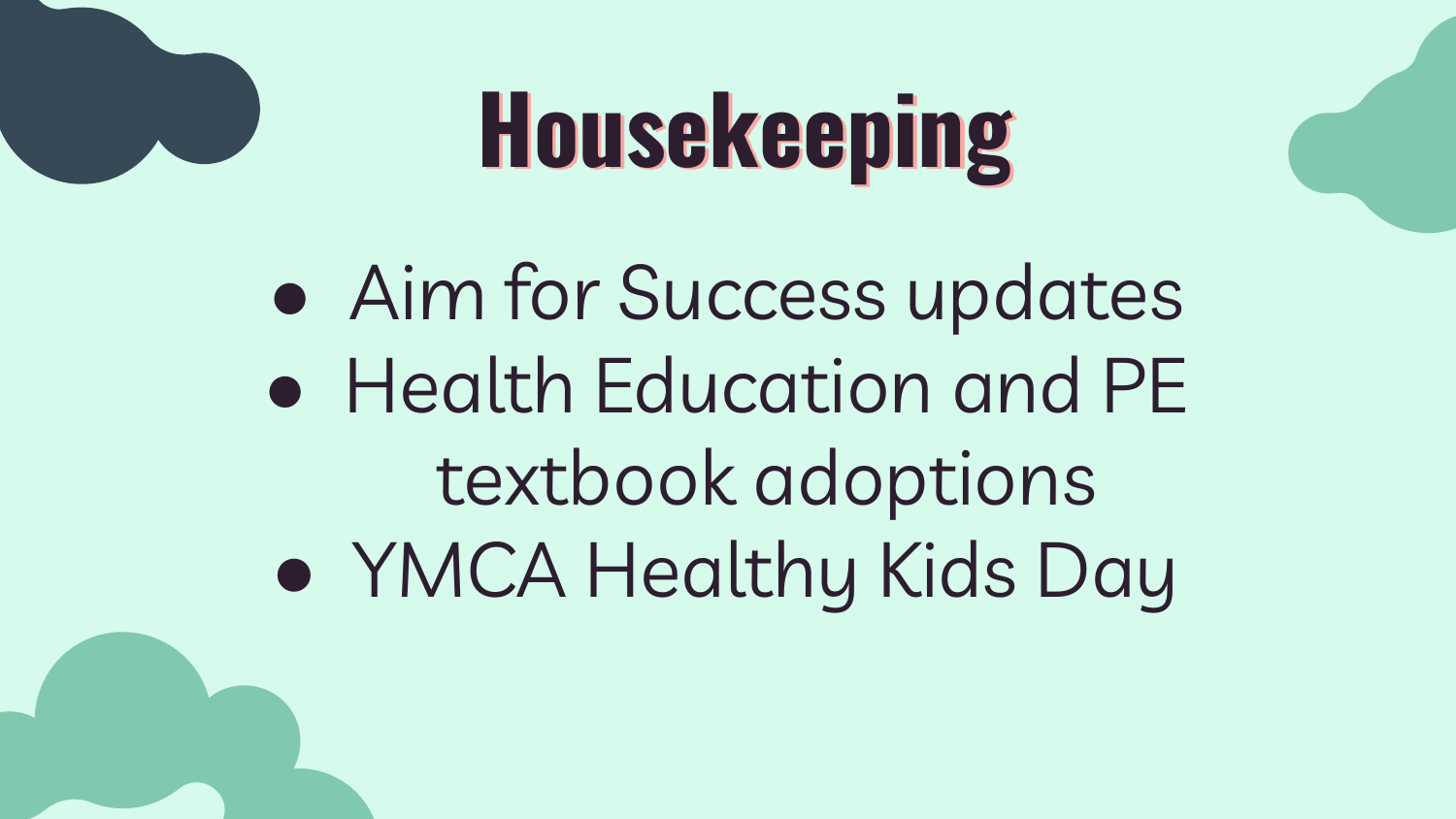# **Meeting Dates:**

September 29, 2022 November 17, 2022 January 26, 2023 March 23, 2023